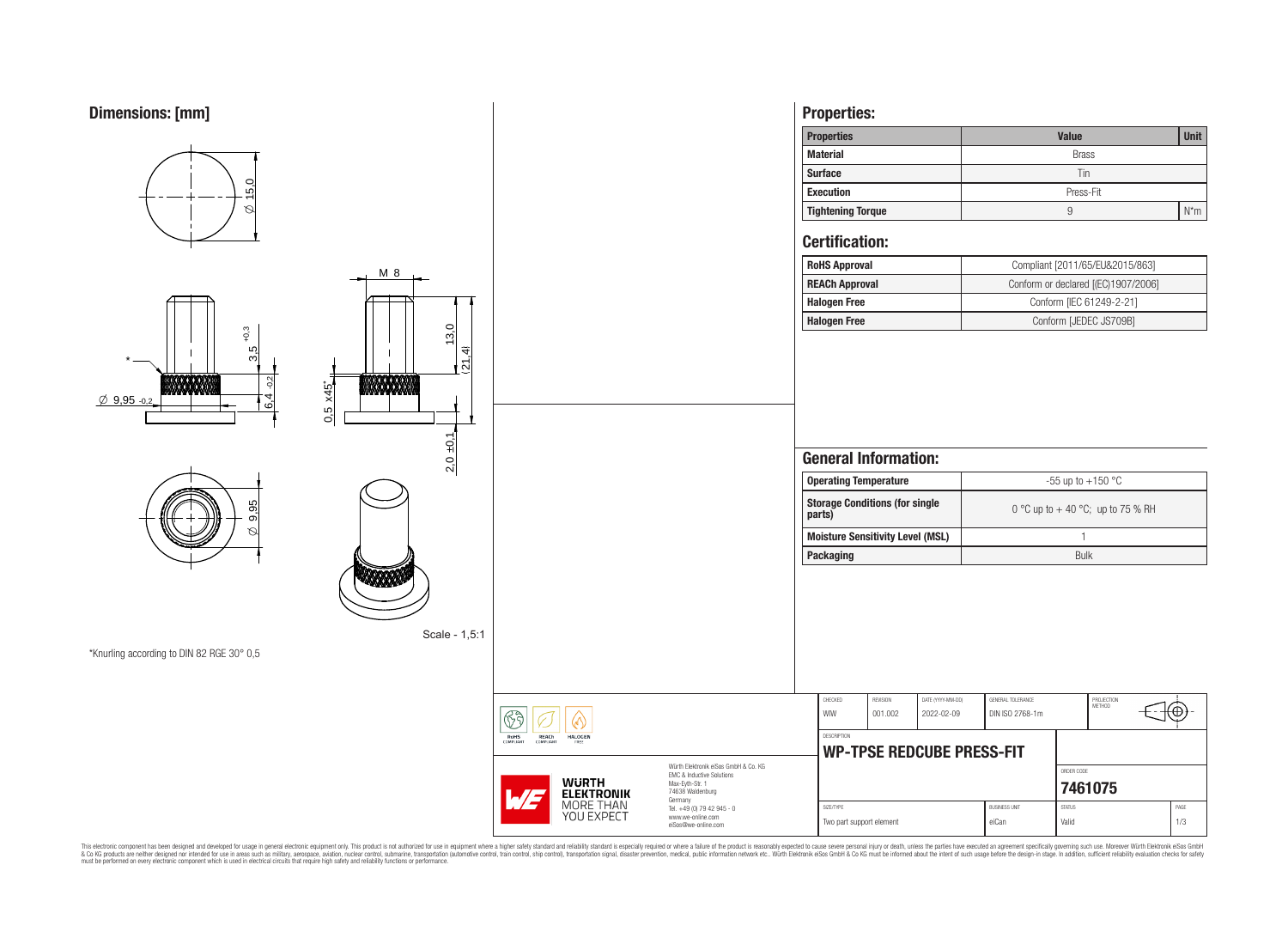# **Cautions and Warnings:**

# **The following conditions apply to all goods within the product series of REDCUBE Press-Fit of Würth Elektronik eiSos GmbH & Co. KG:**

### **General:**

- This electromechanical component was designed and manufactured for use in general electronic equipment.
- Würth Elektronik must be asked for written approval (following the PPAP procedure) before incorporating the components into any equipment in fields such as military, aerospace, aviation, nuclear control, submarine, transportation (automotive control, train control, ship control), transportation signal, disaster prevention, medical, public information network, etc. where higher safety and reliability are especially required and/or if there is the possibility of direct damage or human injury.
- Electromechanical components that will be used in safety-critical or high-reliability applications, should be pre-evaluated by the customer.
- The component is designed and manufactured to be used within the datasheet specified values. If the usage and operation conditions specified in the datasheet are not met, the component may be damaged or dissolved.
- Do not drop or impact the components, the component may be damaged.
- The responsibility for the applicability of the customer specific products and use in a particular customer design is always within the authority of the customer.
- Würth Elektronik products are qualified according to international standards. Würth Elektronik does not warrant any customer qualified product characteristics beyond Würth Elektroniks' specifications, for its validity and sustainability over time.

### **Product Specific:**

### **Press-Fit Technology:**

Follow all instructions in the datasheet, especially:

- Drill-hole specifications.
- Wave and reflow soldering is not applicable.
- During press-fit process, PCB should be supported by matrix against bending.
- Chip formation due to material displacement is permitted.

### **Storage Conditions:**

- Products shall be used within the period of 12 months based on the day of shipment.
- Do not expose the components to direct sunlight.
- The storage conditions in the original packaging are defined according to DIN EN 61760-2.
- The storage conditions stated in the original packaging apply to the storage time and not to the transportation time of the components.

### **Packaging:**

• The packaging specifications apply only to purchase orders comprising whole packaging units. If the ordered quantity exceeds or is lower than the specified packaging unit, packaging in accordance with the packaging specifications cannot be ensured.

### **Handling:**

- The maximum permissible torques must be complied with to prevent mechanical destruction. REDCUBE Press-Fit right angled versions have to be fixed and hold in position when the screw is tightened. Otherwise the PCB can be damaged.
- Blind hole thread: the dimension of the thread length in the drawing (page 1) defines the minimum screw-in depth of a screw.
- External thread: the dimension of the shaft length in the drawing (page 1) includes the thread run-out. The usable thread length is defined by DIN 76-1:2016-08 (Table 1, a1).

These cautions and warnings comply with the state of the scientific and technical knowledge and are believed to be accurate and reliable. However, no responsibility is assumed for inaccuracies or incompleteness.

| $\mathbb{G}$ ते<br><b>RoHS</b><br>REACh<br><b>HALOGEN</b><br>COMPLIANT<br>COMPLIANT<br>ERFF<br>Würth Elektronik eiSos GmbH & Co. KG<br><b>EMC &amp; Inductive Solutions</b><br><b>WURTH</b><br>Max-Evth-Str. 1<br>74638 Waldenburg<br><b>ELEKTRONIK</b><br>Germany |                                                                        | CHECKED<br>WIW                                  | REVISION<br>001.002 | DATE (YYYY-MM-DD)<br>2022-02-09 | GENERAL TOLERANCE<br>DIN ISO 2768-1m |                        | PROJECTION<br>METHOD |  | ⊬⊕∶         |
|--------------------------------------------------------------------------------------------------------------------------------------------------------------------------------------------------------------------------------------------------------------------|------------------------------------------------------------------------|-------------------------------------------------|---------------------|---------------------------------|--------------------------------------|------------------------|----------------------|--|-------------|
|                                                                                                                                                                                                                                                                    |                                                                        | DESCRIPTION<br><b>WP-TPSE REDCUBE PRESS-FIT</b> |                     |                                 |                                      |                        |                      |  |             |
|                                                                                                                                                                                                                                                                    |                                                                        |                                                 |                     |                                 |                                      | ORDER CODE             | 7461075              |  |             |
| MORE THAN<br><b>YOU EXPECT</b>                                                                                                                                                                                                                                     | Tel. +49 (0) 79 42 945 - 0<br>www.we-online.com<br>eiSos@we-online.com | SIZE/TYPE<br>Two part support element           |                     |                                 | <b>BUSINESS UNIT</b><br>eiCan        | <b>STATUS</b><br>Valid |                      |  | PAGE<br>2/3 |

This electronic component has been designed and developed for usage in general electronic equipment only. This product is not authorized for use in equipment where a higher safety standard and reliability standard si espec & Ook product a label and the membed of the seasuch as marked and as which such a membed and the such assume that income in the seasuch and the simulation and the such assume that include to the such a membed and the such